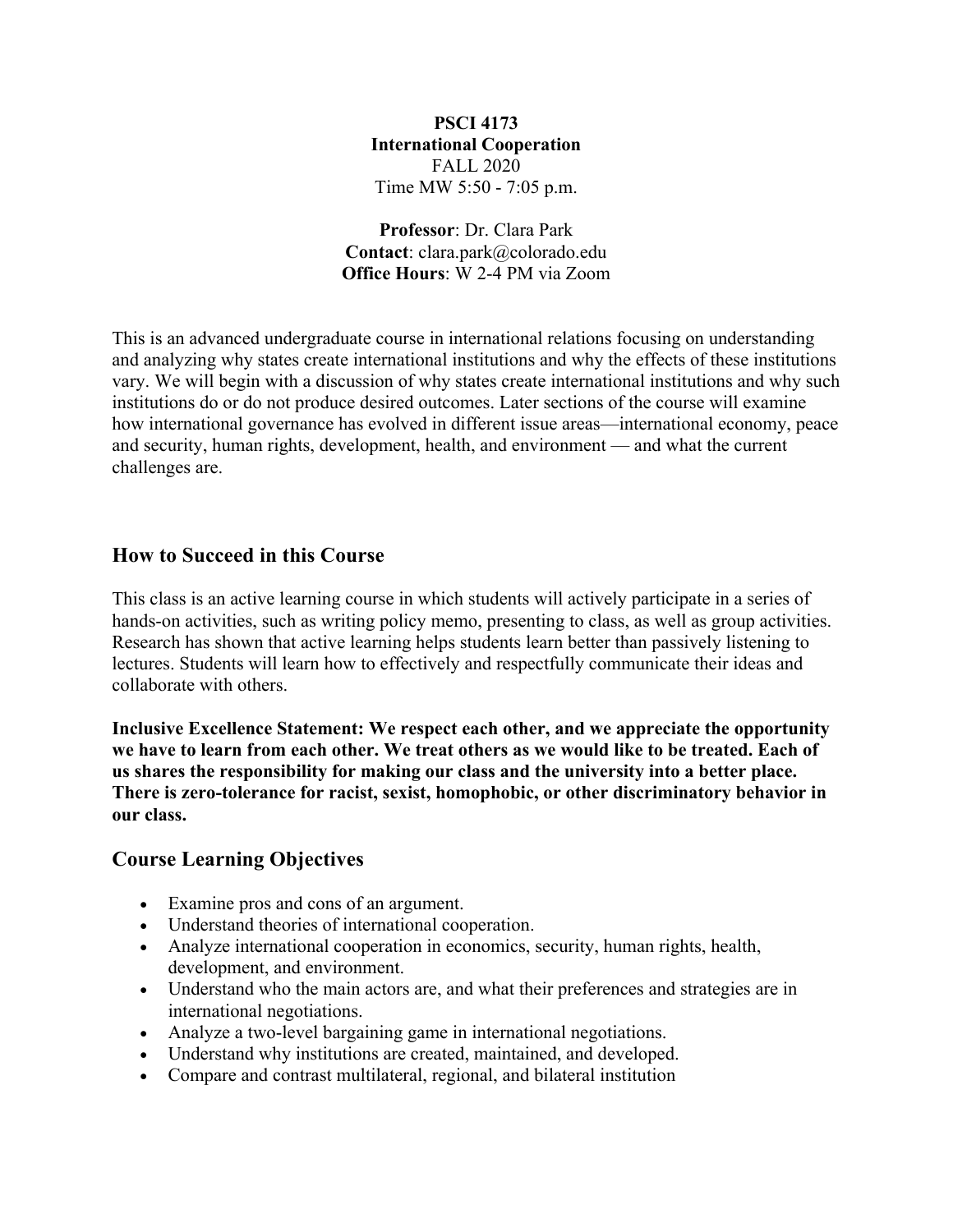# **Reading Materials**

- Karns, Margaret P., Karen A. Mingst, Kendall W. Stiles (KMS). *International Organizations*. 3rd. Boulder, CO: Lynne Rienner Publishers. \*available at CU bookstore

- Ravenhill, John. 2017. *Global Political Economy*. 5th ed. New York: Oxford University Press. (Ravenhill will be available on Canvas)

- Journal Articles on Canvas

# **Course Requirements and Grade Policy**

- 1. Exams (50%)
- (a) Exam 1 (10%): Sept. 9
- (b) Exam 2 (10%): Oct. 7
- (c) Exam 3 (10%): Nov. 4
- (d) Final Exam (20%): TBD. Check CU Portal
	- 2. Policy Memo and Presentation (20%)
	- 3. Discussion, Participation & Quizzes (30%)

(a) Discussion questions and participation  $(10\%)$  – you will sign up for four class sessions and post a discussion question to Canvas by **9 PM** before your respective class.

- (b) Group work during class (10%)
- (c) Quizzes(10%)

# **Assignments**

# **Exams**

There will be three mid-term exams and one final exam. The exam is expected to take an hour to an hour and half. Allowing for additional time with technology, you will have three hours within the 48 hour window set in the schedule below. Because you have 48 hours, no late submissions will be accepted. Start early! Final exam will follow the Final Examination Policy and schedule set by the University.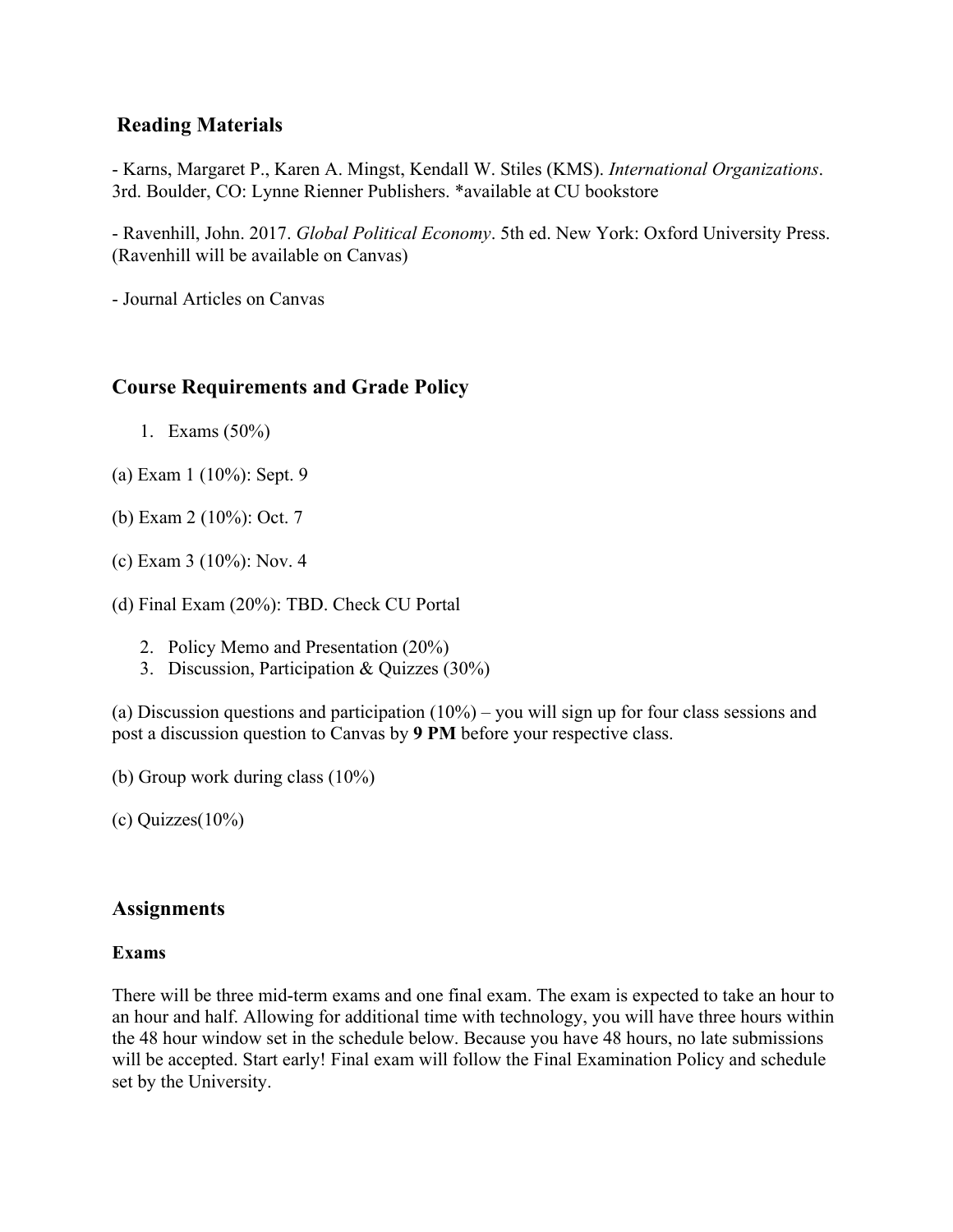The exams are open-book essay exams; however, you must submit your own work and must not consult anyone. You will cite sources for ideas that are not your own. If you collude or plagiarize, you will receive a 0 for the assignment and further disciplinary action per CU Honor Code.

# **Policy Memo and Presentation**

Students will write a policy memo (1000 word) on a topic covered in this course (15%) by **Dec. 2**. You will pick a topic by **Sept. 16** and submit the first outline by **Oct. 21**. You will also make a five-minute presentation to class (5%) to receive feedback, starting in the week of **Nov. 9**. If you expect your Wi-Fi to be unstable, you can make a video in advance and send it to me as well. After your presentation, class will vote on your proposal. The top three presentations by peer voting will receive an extra credit. More information on this assignment will be available on Canvas.

# **Discussion, Participation & Quizzes**

Participation is comprised of three main components: discussion questions, group work, and quizzes.

- Discussion Question: You will sign up for four classes in which you will submit a discussion question to Canvas before class. You can change these slots to days with available slots. I would advise you to get these in early.

- Group work: There will be group work (discussion and worksheets) in breakout rooms. You will take a role of a facilitator, recorder, and reporter. You will take each role at least twice.

- Quizzes: You will also submit an end-of-class quiz after each class in which you summarize what you have learned that day. There will also be unannounced quizzes during class to test your comprehension. I will drop two lowest scores at the end of the semester.

**Participation Make-Up:** If you miss a class, you can make up in-class participation with a 500 word-memo on class readings in addition to any class worksheet handed out that day (available on Canvas). These memos will not be accepted throughout the semester but only on Monday, **Dec. 2**. The submission box will be open for 24 hours on Dec. 2 between 12:00 AM-11:59 PM (MST). It is your responsibility to schedule this date in your calendar and submit appropriate assignments. No early or late submission will be accepted.

# **Grading Policies**

You must complete all course requirements laid out above to receive a non-failing grade in the course. **All assignments must be submitted to Canvas. No email submission will be accepted.**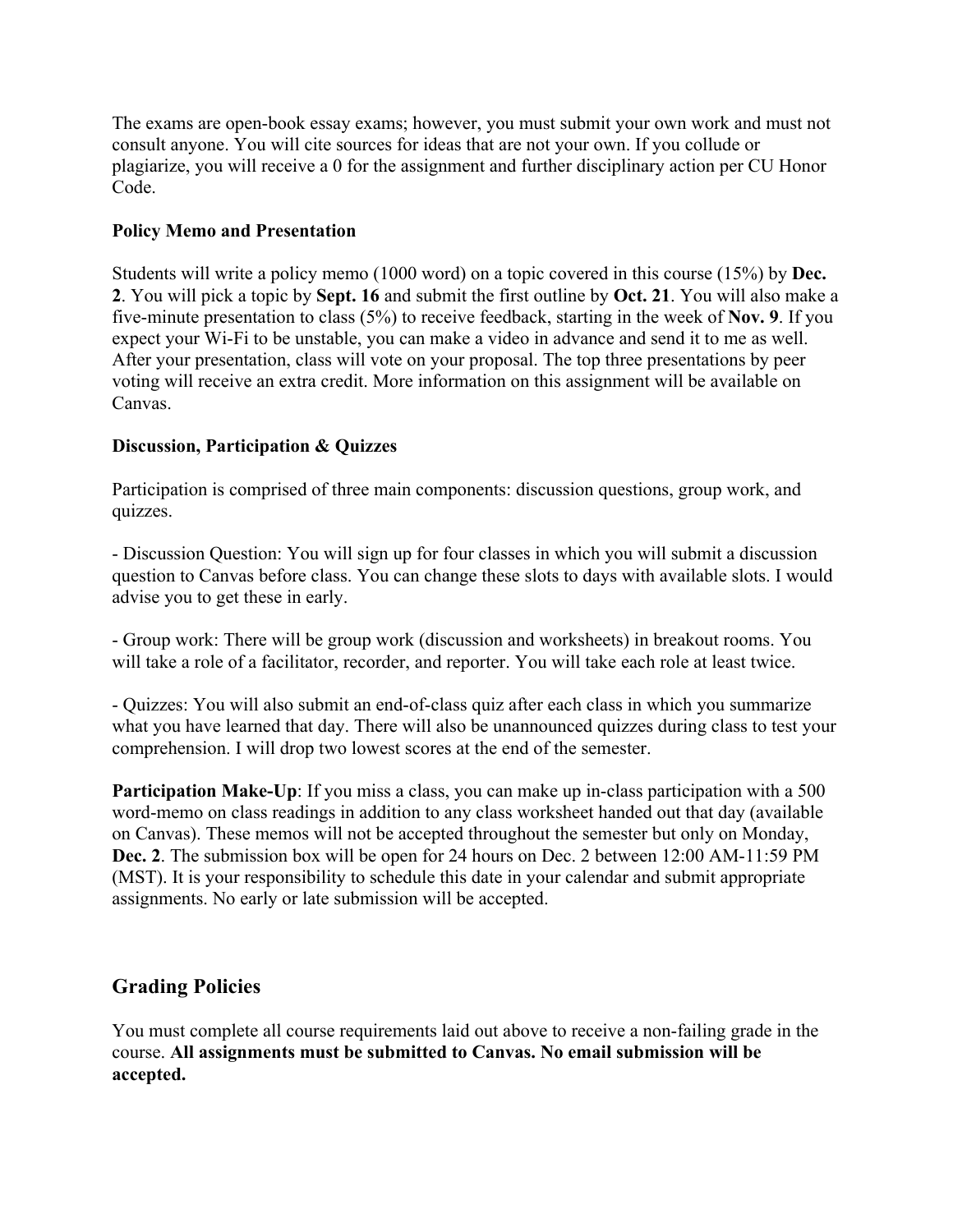- Here is my numerical grade scale: A 100-94, A- 90-93, B+ 87-89, B 83-86, B- 80-82, C+ 77- 79, C 73-76, C- 70-72, D+ 67-69, D 63-66, D- 60-62, F below 60

- **Do not plagiarize**. You must always cite other people's work—whether it be factual information, arguments, or opinion. You must use quotation marks and provide proper citations when you use exact words of another author. You also need to cite an author whose argument you summarize or paraphrase in your papers. Your papers must provide citations and a list of references for the sources of facts you use in them.

To copy text or ideas from another source without appropriate reference is plagiarism and will result in a failing grade for your assignment and usually further disciplinary action by CU Honors Council.

- Regrading Policy: If you have a grade complaint for your exams, you must submit a written grade grievance to me. You must wait at least 48 hours before submitting a grade grievance, and must submit it within four days (96 hours) of receiving the graded exam. This formal grade grievance must address why you believe you were unfairly graded, with specific details and supporting evidence along with the original graded exam. Once you file a formal grade grievance to me, **I will regrade the** *entire* **exam. Keep in mind that after regrading your grade may be lower than the one you received initially**. If this process cannot resolve the matter, I will address any further grievances according to the College Policy on Grade Appeals.

# **University Policies**

# **Classroom Behavior**

Both students and faculty are responsible for maintaining an appropriate learning environment in all instructional settings, whether in person, remote or online. Those who fail to adhere to such behavioral standards may be subject to discipline. Professional courtesy and sensitivity are especially important with respect to individuals and topics dealing with race, color, national origin, sex, pregnancy, age, disability, creed, religion, sexual orientation, gender identity, gender expression, veteran status, political affiliation or political philosophy. For more information, see the policies on classroom behavior and the Student Code of Conduct.

# **Requirements for COVID-19**

As a matter of public health and safety due to the pandemic, all members of the CU Boulder community and all visitors to campus must follow university, department and building requirements, and public health orders in place to reduce the risk of spreading infectious disease. Required safety measures at CU Boulder relevant to the classroom setting include:

• maintain 6-foot distancing when possible,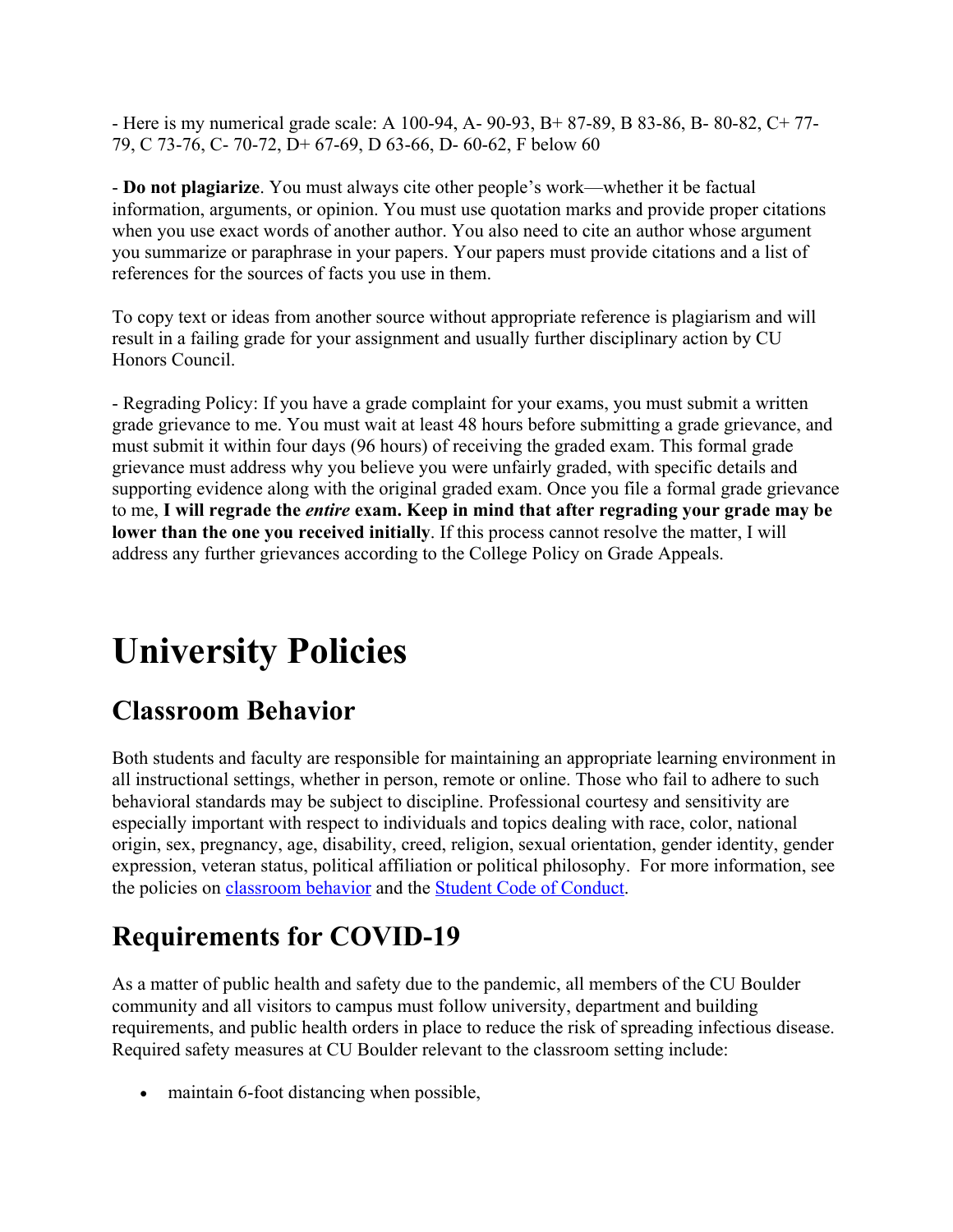- wear a face covering in public indoor spaces and outdoors while on campus consistent with state and county health orders,
- clean local work area,
- practice hand hygiene,
- follow public health orders, and
- if sick and you live off campus, do not come onto campus (unless instructed by a CU Healthcare professional), or if you live on-campus, please alert CU Boulder Medical Services.

Students who fail to adhere to these requirements will be asked to leave class, and students who do not leave class when asked or who refuse to comply with these requirements will be referred to Student Conduct and Conflict Resolution. For more information, see the policies on COVID-19 Health and Safety and classroom behavior and the Student Code of Conduct. If you require accommodation because a disability prevents you from fulfilling these safety measures, please see the "Accommodation for Disabilities" statement on this syllabus.

Before returning to campus, all students must complete the COVID-19 Student Health and Expectations Course. Before coming on to campus each day, all students are required to complete a Daily Health Form.

Students who have tested positive for COVID-19, have symptoms of COVID-19, or have had close contact with someone who has tested positive for or had symptoms of COVID-19 must stay home and complete the Health Questionnaire and Illness Reporting Form remotely. In this class, if you are sick or quarantined**,** send me an email and we can discuss your course plan. Because of FERPA student privacy laws, you do not need to state the nature of your illness when alerting me.

# **Accommodation for Disabilities**

If you qualify for accommodations because of a disability, please submit your accommodation letter from Disability Services to your faculty member in a timely manner so that your needs can be addressed. Disability Services determines accommodations based on documented disabilities in the academic environment. Information on requesting accommodations is located on the Disability Services website. Contact Disability Services at 303-492-8671 or  $\sin 6$  ( $\alpha$ ) colorado.edu for further assistance. If you have a temporary medical condition, see Temporary Medical Conditions on the Disability Services website.

# **Preferred Student Names and Pronouns**

CU Boulder recognizes that students' legal information doesn't always align with how they identify. Students may update their preferred names and pronouns via the student portal; those preferred names and pronouns are listed on instructors' class rosters. In the absence of such updates, the name that appears on the class roster is the student's legal name.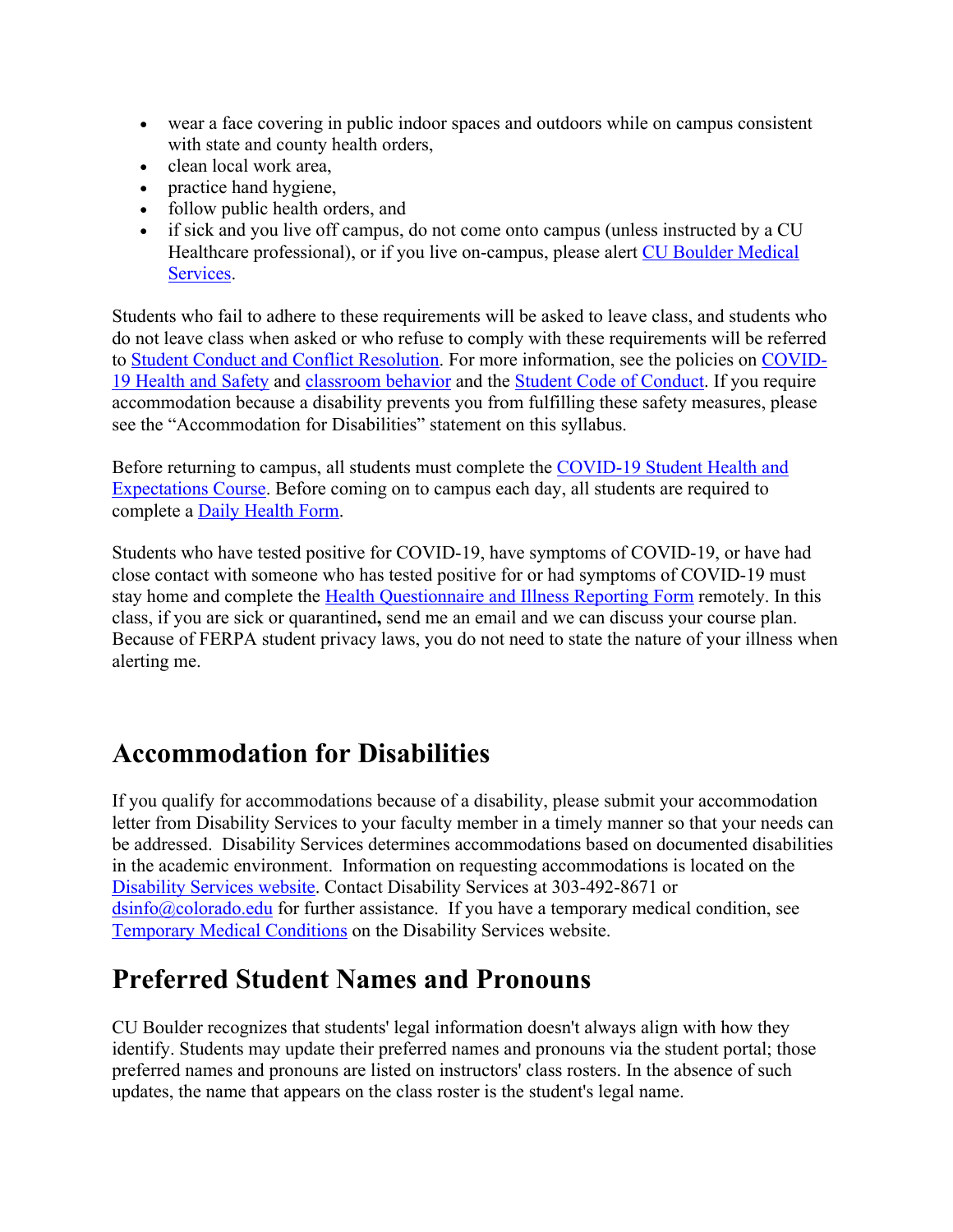# **Honor Code**

All students enrolled in a University of Colorado Boulder course are responsible for knowing and adhering to the Honor Code. Violations of the policy may include: plagiarism, cheating, fabrication, lying, bribery, threat, unauthorized access to academic materials, clicker fraud, submitting the same or similar work in more than one course without permission from all course instructors involved, and aiding academic dishonesty. All incidents of academic misconduct will be reported to the Honor Code (honor@colorado.edu); 303-492-5550). Students found responsible for violating the academic integrity policy will be subject to nonacademic sanctions from the Honor Code as well as academic sanctions from the faculty member. Additional information regarding the Honor Code academic integrity policy can be found at the Honor Code Office website.

# **Sexual Misconduct, Discrimination, Harassment and/or Related Retaliation**

The University of Colorado Boulder (CU Boulder) is committed to fostering an inclusive and welcoming learning, working, and living environment. CU Boulder will not tolerate acts of sexual misconduct (harassment, exploitation, and assault), intimate partner violence (dating or domestic violence), stalking, or protected-class discrimination or harassment by members of our community. Individuals who believe they have been subject to misconduct or retaliatory actions for reporting a concern should contact the Office of Institutional Equity and Compliance (OIEC) at 303-492-2127 or cureport@colorado.edu. Information about the OIEC, university policies, anonymous reporting, and the campus resources can be found on the OIEC website.

Please know that faculty and instructors have a responsibility to inform OIEC when made aware of incidents of sexual misconduct, dating and domestic violence, stalking, discrimination, harassment and/or related retaliation, to ensure that individuals impacted receive information about options for reporting and support resources.

# **Religious Holidays**

Campus policy regarding religious observances requires that faculty make every effort to deal reasonably and fairly with all students who, because of religious obligations, have conflicts with scheduled exams, assignments or required attendance. In this class, send me an email in the beginning of the semester informing me of your schedule conflict.

See the campus policy regarding religious observances for full details.

# **Course Readings**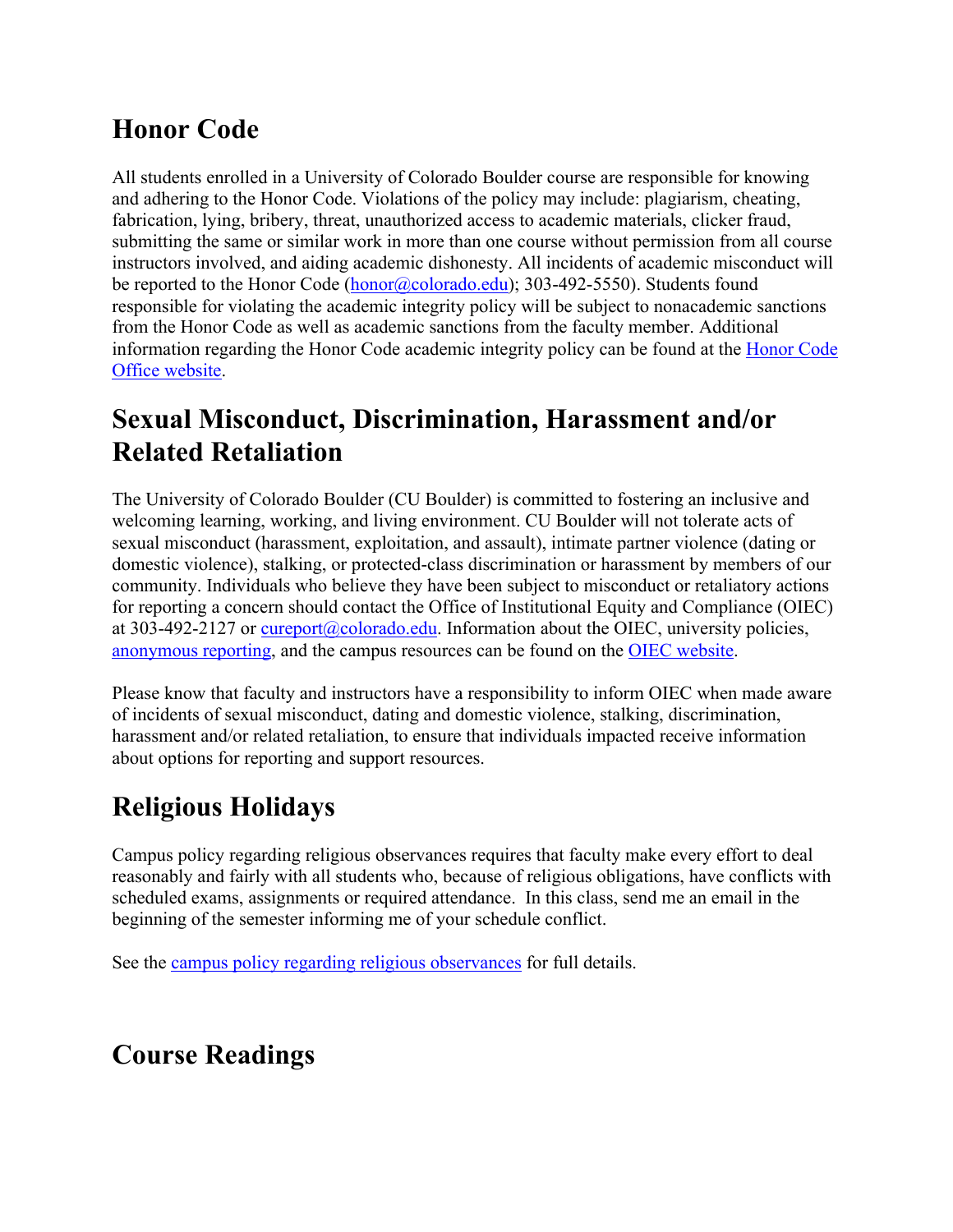Students are required to complete the reading assignments by the associated date. Additional short readings (e.g. news articles) may be assigned.

# **Part I. Theories of International Cooperation**

#### **Week 1. Introduction & Theories of International Cooperation I**

#### **8/24. Introduction**

- The Challenge of Global Governance. KMS Ch.1

- Harari, Yuval Noah. 2018. Ch. 7. Nationalism. *21 Lessons for the 21st Century*. New York: Random House.

#### **8/26. Theoretical Foundations**

- The Theoretical Foundations of Global Governance. KMS Ch. 2

- Abbot, Kenneth and Duncan Snidal. 1998. Why States Act through Formal Organizations. *Journal of Conflict Resolution* 42(1): 3-32.

# **Week 2. Theories of International Cooperation II**

#### **8/31. International Regimes**

- Keohane, Robert. 1982. The Demand for International Regimes. *International Organization*  36(2): 325-355.

- Keohane, Robert and Joseph Nye. 1977/2001. *Power and Interdependence: World Politics in Transition*. New York: Longman (3rd ed.), Ch. 2&3.

# **9/2. Institutional Design and Bargaining**

- Steinberg, Richard. 2002. In the Shadow of Law or Power? Consensus-Based Bargaining and Outcomes in the GATT/WTO. *International Organization* 56(2): 339-74.

- Koremenos, Barbara, Charles Lipson and Duncan Snidal. 2001. The Rational Design of International Institutions. *International Organization* 55(4): 761-799.

#### **Week 3. Domestic Politics and International Cooperation**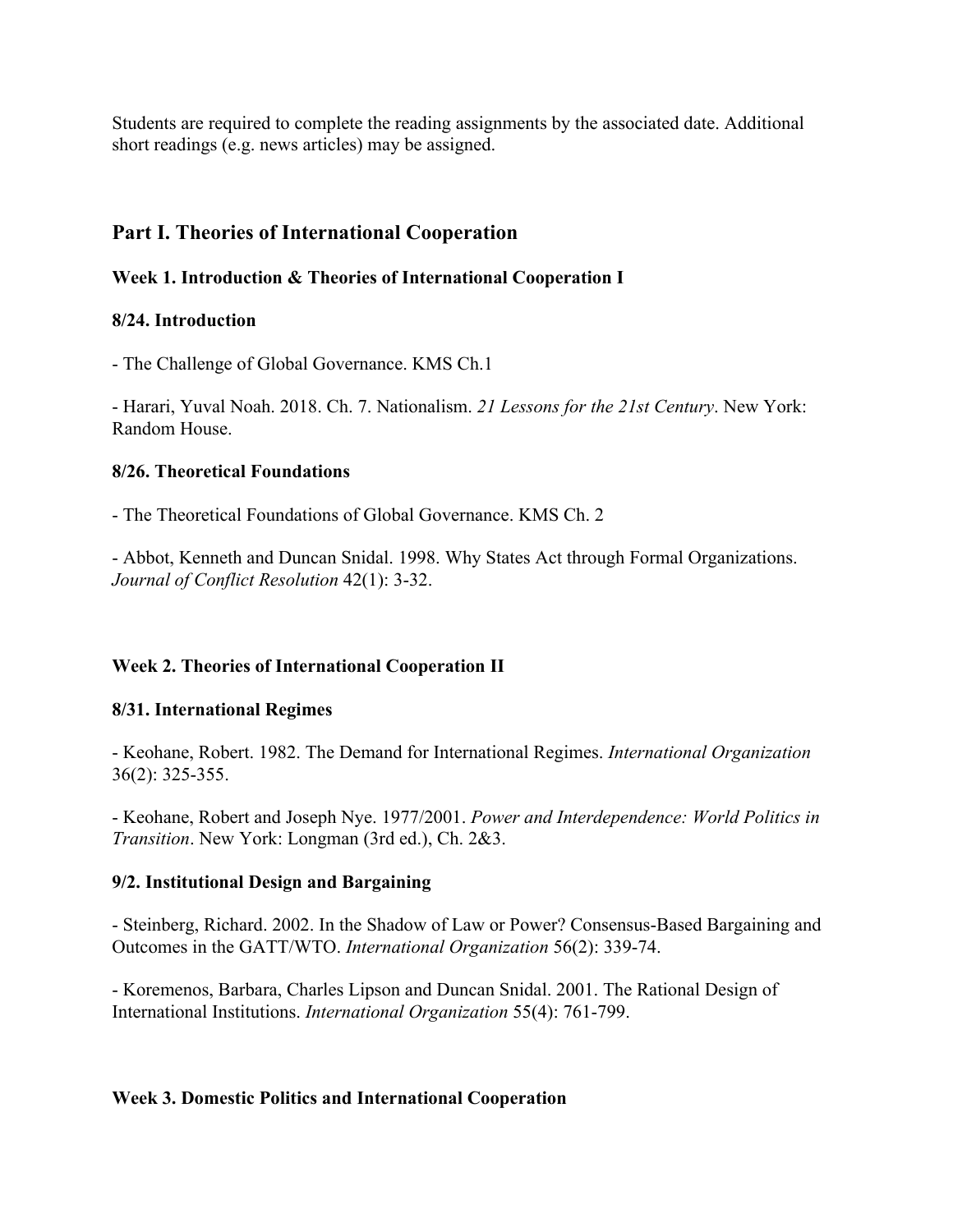### **9/7. No Class: Labor Day**

#### **9/9. Domestic Politics**

- Putnam, Robert. 1988. Diplomacy and Domestic Politics: The Logic of Two-Level Games. *International Organization* 42(3): 427-460

- Andrew Moravcsik. 1997. Taking Preferences Seriously: A Liberal Theory of International Politics. *International Organization* 51(4): 513-553.

# **Midterm 1**

September 9, 9 PM - September 11, 8:59 PM (Canvas)

# **Part II. International Economic Cooperation**

#### **Week 4. International Trade I**

#### **9/14. Global Economic Governance**

- Global Economic Governance. KMS Ch.8

#### **9/16. Regional Organizations**

- Regional Organization. KMS Ch.5.

- Ravenhill, John. Regional Trade Agreements. (Ravenhill, Ch. 6)

# **Due: Policy Memo Topic on Canvas**

# **Week 5. International Trade II**

#### **9/21. Trade in East Asia**

- Vinod Aggarwal and Shujiro Urata, eds. 2006. *Bilateral Trade Agreements in the Asia-Pacific: Origins, Evolution, and Implications*. London: Routledge, Ch 1.

#### **9/23. Global Value Chain**

- Gereffi, Gary, Humphrey, John, Sturgeon, Timothy. 2005. The Governance of Global Value Chains. *Review of International Political Economy* 12(1): 78-104.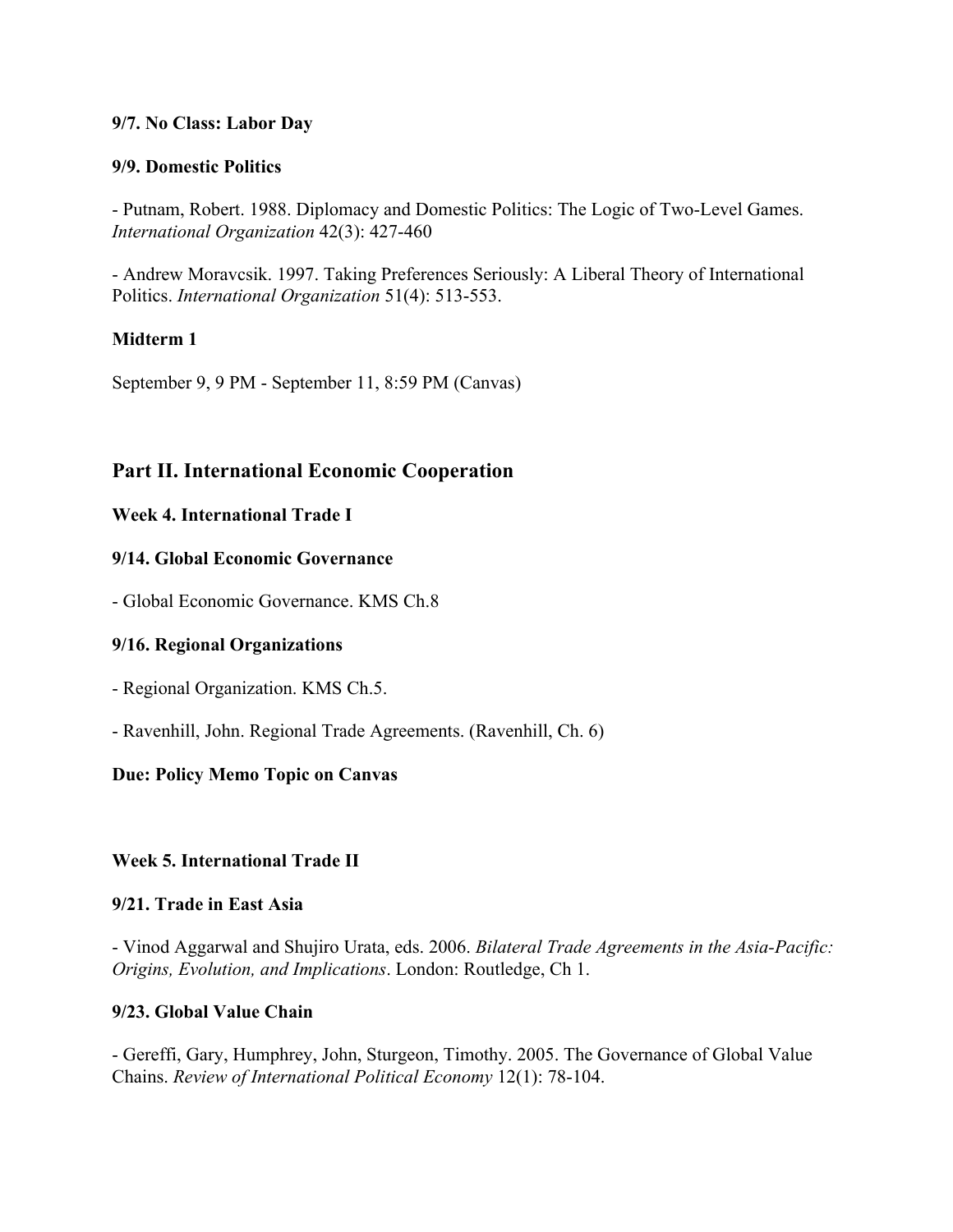- Implications of Global Value Chains for Trade, Investment, Development, and Jobs. 2013. OECD, WTO, UNCTAD.

### **Week 6. International Finance I**

#### **9/28. International Monetary Fund**

- Overview. What We do. How We do it. Membership. Collaborating with Others. https://www.imf.org/external/about/overview.htm

- History. Cooperation and Reconstruction (1944-71). The End of the BrettonWoods System (1972-1981). Debt and Painful Reforms (1982-88). Societal Change for Eastern Europe and Asian Upheaval (1989-2004). Globalization and the Crisis (2005-Present.)

https://www.imf.org/external/about/history.htm

#### **9/30. Politics of Lending**

- Vreeland, James Raymond. 2007. *The International Monetary Fund: Politics of Conditional Lending*. New York: Routledge, Ch. 2.

- Fischer, Stanley. 1999. On the Need for an International Lender of Last Resort. *The Journal of Economic Perspectives* 13(4): 85-104.

# **Week 7. International Finance II**

#### **10/5. Global Financial Crisis**

- Pauly, Louis. "The Political Economy of Global Financial Crises." (Ch. 8)

#### **10/7. International Response to Global Financial Crisis**

- Drezner, Daniel. 2014. *The System Worked: How the World Stopped Another Great Depression*. New York: Oxford University Press, Ch. 1, 2.

- Financial Stability Board. 2013. Progress and Steps Toward Ending ''Too-Big-To-Fail' (TBTF), Report to the G20, September 2, 2013.

# **Midterm 2**

Oct. 7, 9 PM - Oct. 9, 8:59 PM (Canvas)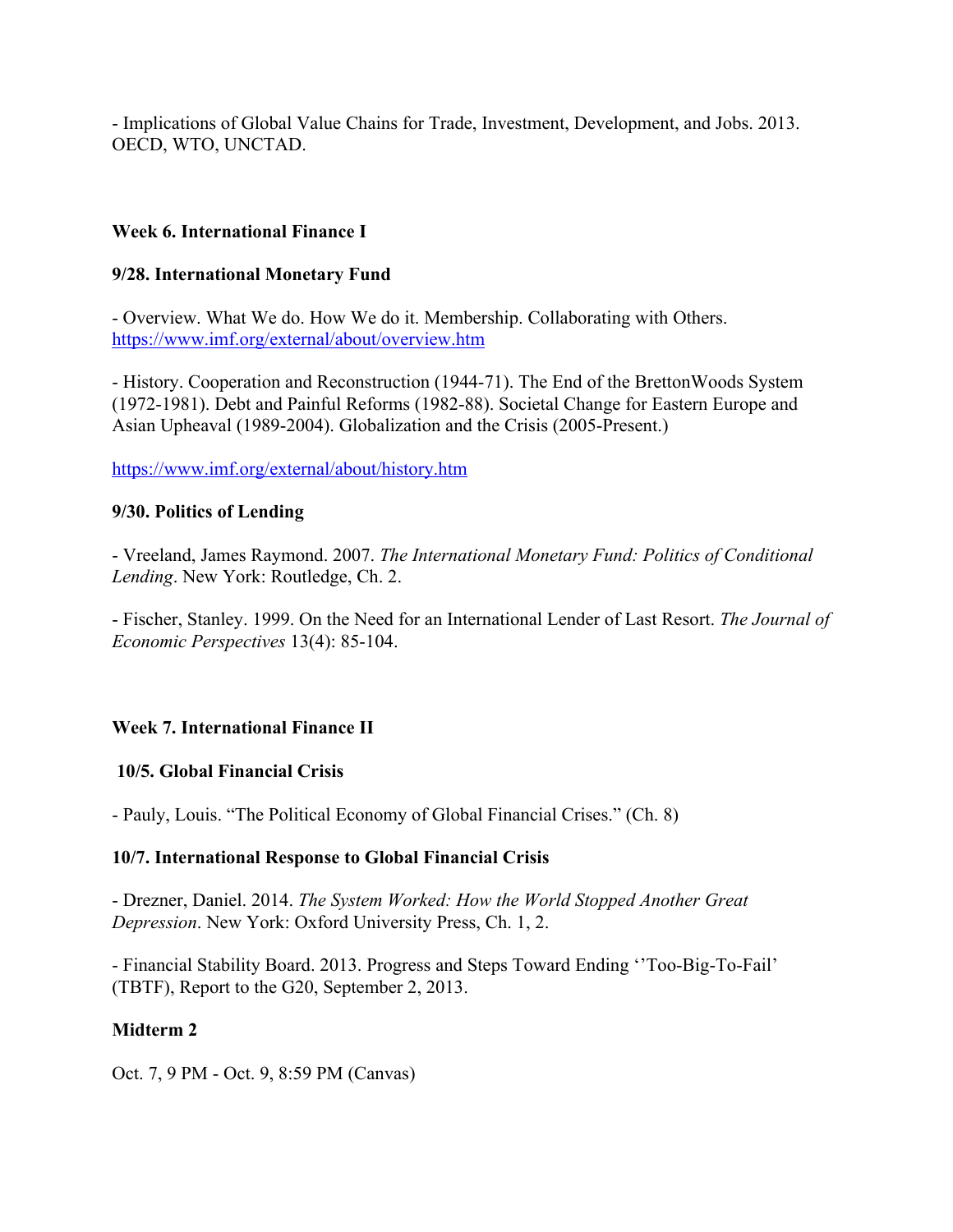# **Part III. International Security Cooperation**

# **Week 8. UN and Global Norms**

# **10/12. Global Governance**

- The United Nations: Centerpiece of Global Governance. KMS Ch.4.

# **10/14. UN General Assembly**

- Voeten, Erik. 2000. Clashes in the Assembly. *International Organization* 54(2):185-215.

- Carter, David B., and RandallW. Stone. 2015. Multilateralism and Democracy: The Case of Vote Buying in the United Nations General Assembly. *International Organization* 69(1): 1-33.

# **Week 9. Peace and Security I**

# **10/19. Politics in the UN Security Council**

- Voeten, Erik. 2005. The Political Origins of the UN Security Council's Ability to Legitimize the Use of Force. *International Organization* 59(3): 527-557.

- Kuziemko, Ilyana and Eric Werker. 2006. How Much Is a Seat on the Security Council Worth? Foreign Aid and Bribery at the United Nations. *Journal of Political Economy* 114(4): 905-30.

# **10/21. US-China Relations**

- Michael Mastanduno. 2009. System Maker and Privilege Taker: U.S. Power and the International Political Economy. *World Politics* 61(1): 121-154.

- Kissinger, Henry. 2012. The Future of US-Chinese Relations: Conflict is a Choice, Not a Necessity. *Foreign Affairs* 91(2): 44-55.

# **Due: Policy Memo Outline on Canvas**

# **Week 10. Peace and Security II**

**10/26. The Search for Peace and Security**

- KMS Ch. 7.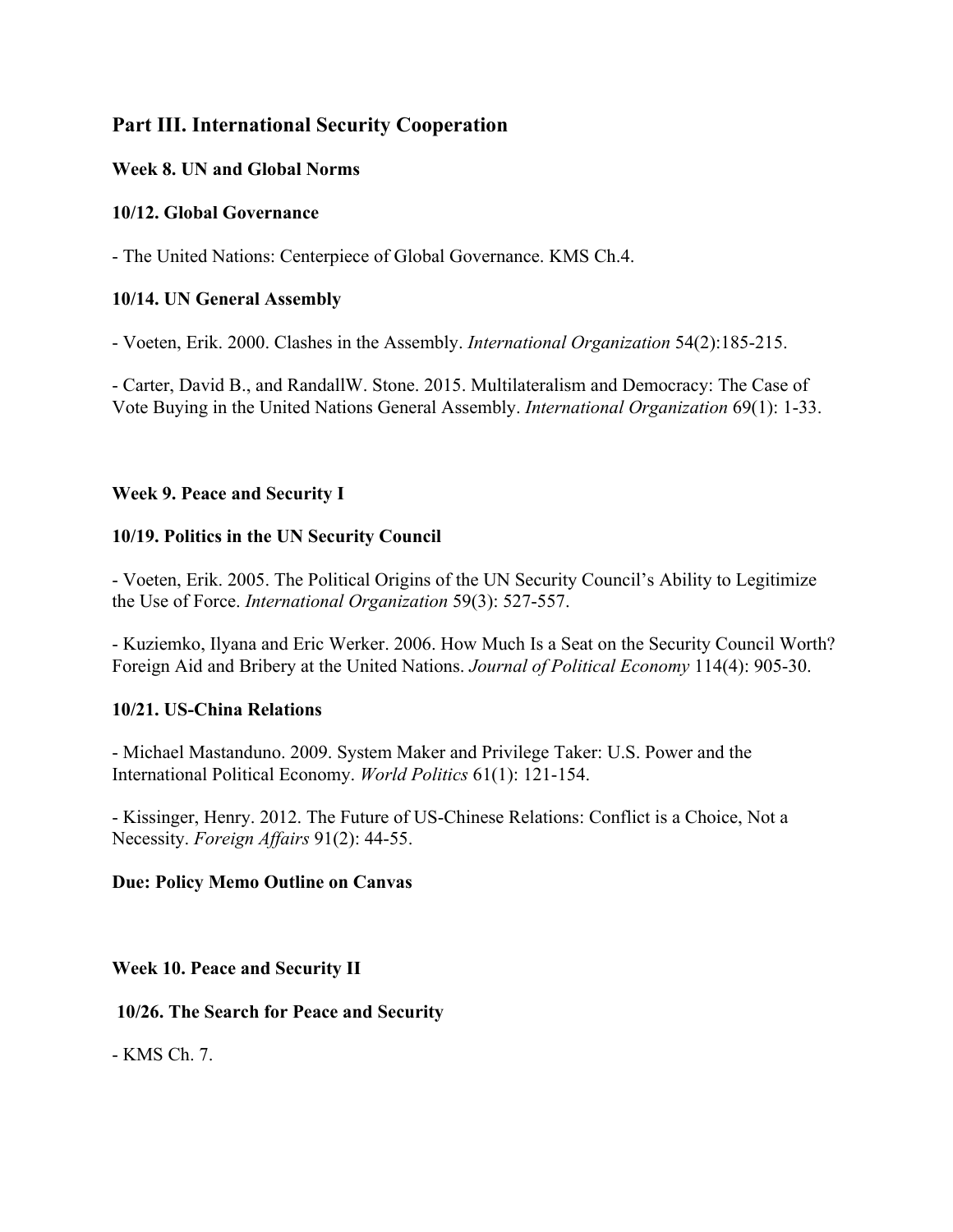#### **10/28. Nonstate Actors**

- Nonstate Actors: NGOs, Networks, and Social Movements. KMS Ch.6.

### **Week 11. EU, NATO, and Brexit**

#### **11/2. EU and NATO**

- Schneider, Gerald and Lars-Erik Cederman. 1994. The Change of Tide in Political Cooperation: A Limited Information Model of European Integration. *International Organization* 48(4): 633-662.

- Henning, C. Randall. 1998. Systemic Conflict and Monetary Integration in Europe*. International Organization* 52(3): 537-574.

- Kydd, Andrew. 2001. Trust Building, Trust Breaking: The Dilemma of NATO Enlargement. *International Organization*. 55(4): 801-28.

#### **11/4. EU and Brexit**

- Downs, George W., David M. Rocke, Peter N. Barsoom. 1998. Managing the Evolution of Multilateralism. *International Organization* 52(2): 397-419

- Schneider, Christina J. 2007. Enlargement Processes and Distributional Conflicts: The Politics of Discriminatory Membership in the European Union. *Public Choice*, Vol. 132, No. 1/2 (July): 85-102.

- Kleine, Mareike. 2013. Knowing Your Limits: Informal Governance and Judgment in the European Union. *Review of International Organizations* 8(2): 245-264.

# **Midterm 3**

Nov. 4, 9 PM - Nov. 6, 8:59 PM (Canvas)

# **Part IV. International Law and Human Rights**

#### **Week 12. International Law and Human Rights I**

#### **11/9. Protecting Human Rights**

- KMS Ch.10

#### **11/11. Hard and Soft Law**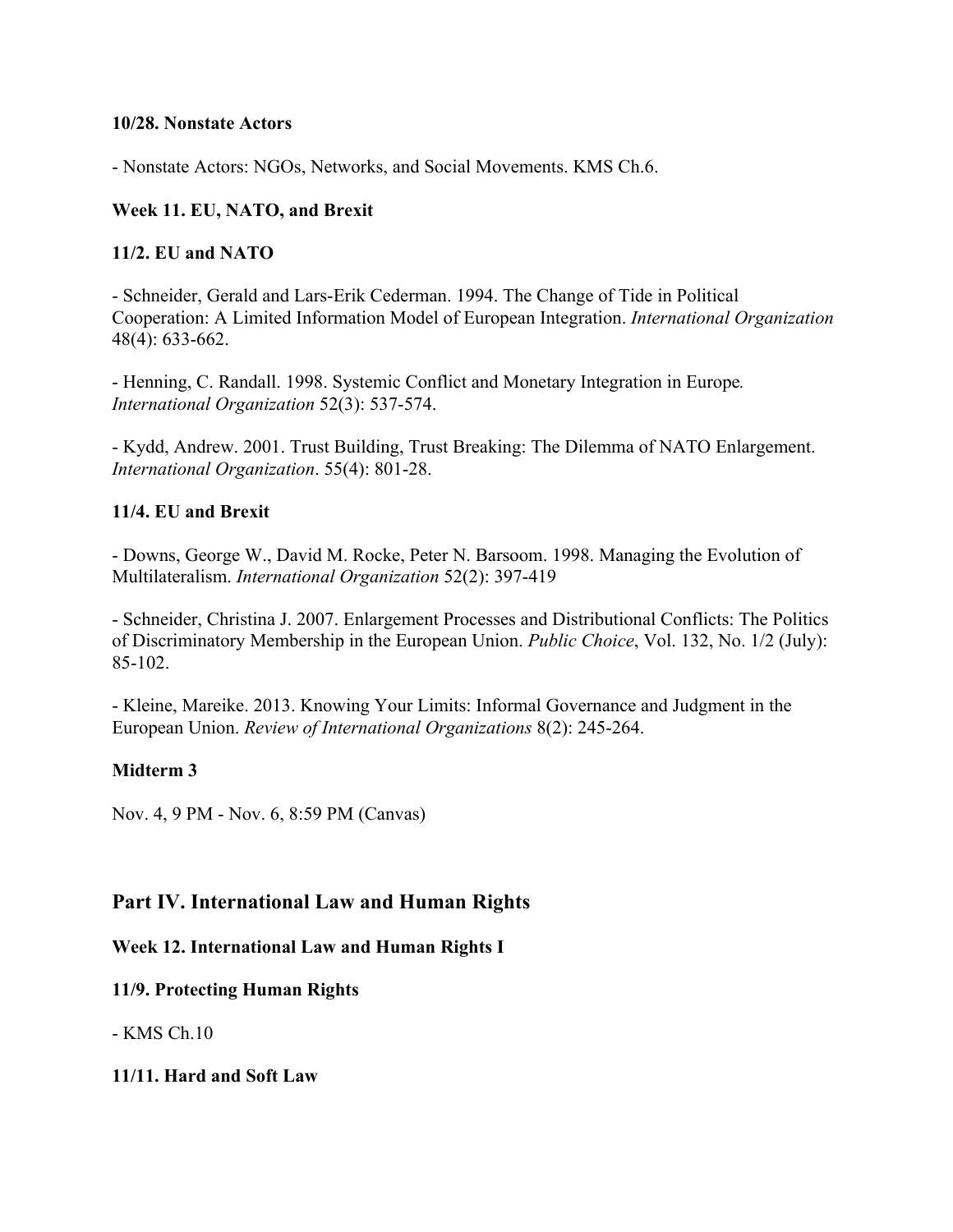- Abbott, Kenneth W., and Duncan Snidal. 2000. Hard and Soft Law in International Governance. *International Organization* 54(3): 421-456

- Hathaway, Oona A. 2002. Do Human Rights Treaties Make a Difference? *The Yale Law Journal* 111(8): 1935–2042.

- Moravcsik, Andrew. 2000. The Origins of Human Rights Regimes: Democratic Delegation in Postwar Europe. *International Organization* 54(2): 217–52.

#### **Week 13. International Law and Human Rights II**

#### **11/16. Human Rights Enforcement**

- Hafner-Burton, Emilie. 2008. Sticks and Stones: Naming and Shaming the Human Rights Enforcement Problem. *International Organization* 62(4): 689-716.

- Lebovic, James, and Erik Voeten. 2009. The Cost of Shame: International Organizations and Foreign Aid in the Punishing of Human Rights Violators. *Journal of Peace Research* 46(1):79 97.

#### **11/18. International Criminal Court**

- Simmons, Beth, and Allison Danner. 2010. Credible Commitments and the ICC. *International Organization* 64(2): 225-256.

- Kelley, Judith. 2007. Who Keeps International Commitments and Why? The International Criminal Court and Bilateral Non-surrender Agreements. *American Political Science Review*  101(3): 573-589.

# **Part V. Global Development, Health, and Environment**

#### **Week 14. Global Development**

# **11/23. Promoting Economic Well-Being and Human Development**

- KMS Ch.9

# **11/25. Development Space**

- Wade, Robert. 2003. What Strategies are Viable for Developing Countries Today? The World Trade Organization and the Shrinking of "Development Space." *Review of International Political Economy* 10(4): 621–633.